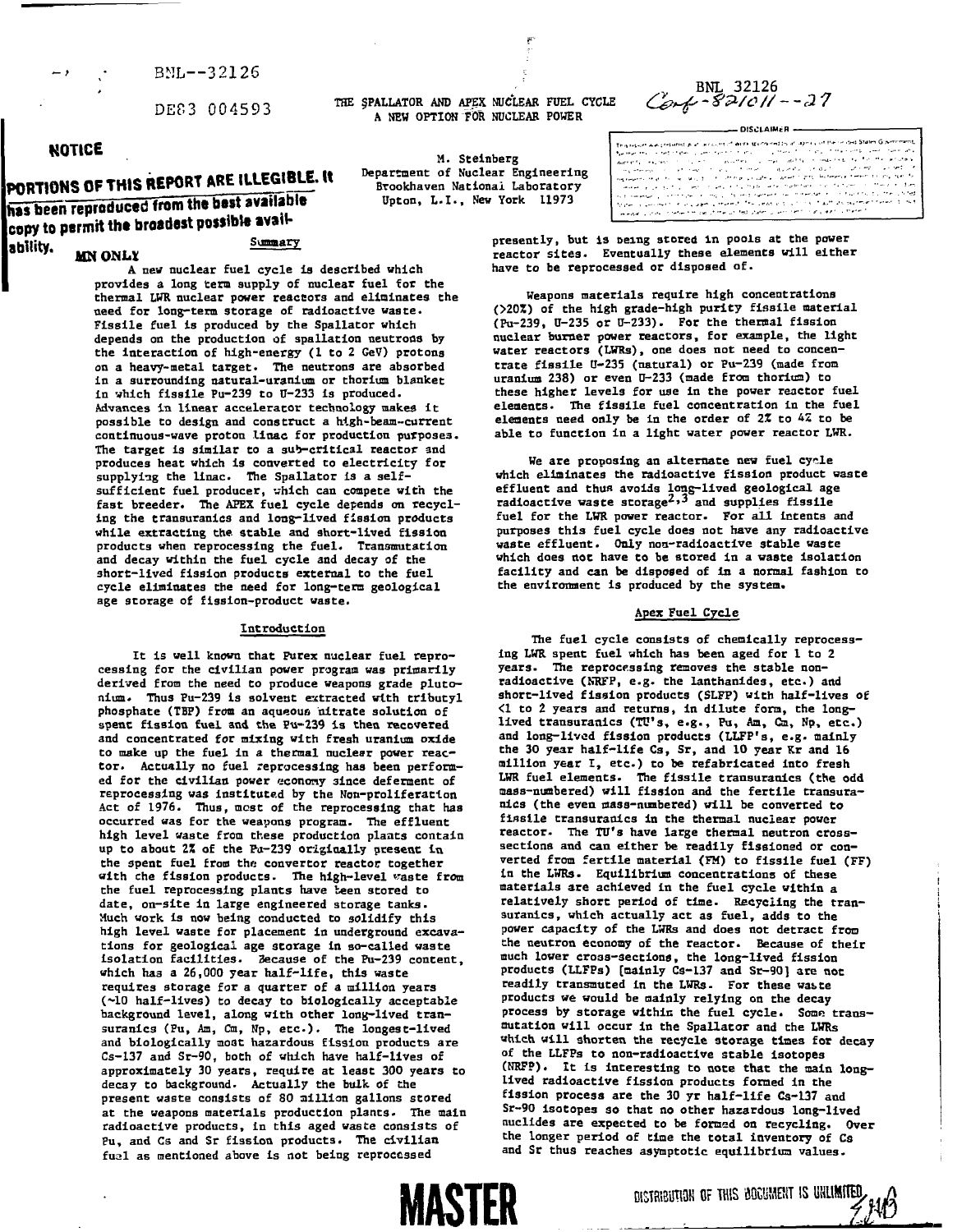**In order to implement the above fuel cycle, it say be possible to use conventional Purex reprocessing; however, we are proposing to Improve and design the reprocessing chemistry to accomplish the goal set forth. A fundamental consideration is that the initial purpose of Purex was to produce pure Pu for weapons- Purex was, therefore, operated to allow Pu to spill over into the waste in order to prevent contamination of the Pu metal with fission products. In the concept proposed herein, the reverse is allowed for the civilian reactor fuel. Fission products are allowed to contaminate the fissile Pu, but Pu is not allowed to contaminate the waste. The purpose of this new reprocessing system is to extract the stable non-radioactive (NRFP) and shorter-lived fission products (SLFPs with <2 years half-life) and to allow the transuranics and long-lived fission products to remain in che fuel. Furthermore, in order to produce make up fissile fuel (FF) for fabricating fresh fuel elements for use in the thermal burner LWB. power reactors, it Is proposed to use the Spallator (linear accelerator apallation-neutron target reactor) to produce fissile material.<sup>2</sup> Isotopic enrichment of 0-235 from natural uranium is not needed and the cycle functions in the same sense as a breeder.**

 $\mathbf{r}$ 

April 1970 and

**Contractor** 

#### **Chelox Reprocessing**

**The new reprocessing chemistry which we call "Chelox" involves the use of a chelating agent to extract and separate the stable alkali and rare earth fission products from the higher valent uranium and cransuranic oxides.<sup>4</sup>**

**This is accomplished mechanically by chopping up the LWR fuel elements and leaching the exposed spent OO2 with Che chelating agent. The chop-leach operation has been highly developed in the Purex process.<sup>1</sup> The advantages of chop-leach is that contamination due to escape of dry particulates and volatiles is minimized.**

**The 3-diketonate chelating chemistry has been tried out in the laboratory for complexlng and separating transuranics but has never been developed into a fuel processing scheme.<sup>5</sup> The basic physical** chemistry of the process is available in the litera**ture and has been extensively used as an analytical procedure.<sup>4</sup> At present, it is visualized that the DOj from the spent fuel elements will be contacted with the organic S-diketonate chelating agent at** temperatures in the order of 100° to 200°C to extract **most of the fission products and some transuranics, leaving the bulk of the uranium and plutonlum undisaolved. The aetal complexlng chelating agents have been successfully used in extraction of metallic ore bodies and analyzed by gas phase chromatography.<sup>4</sup> It is proposed to develop this basic analytical procedure into a process which can extract and partition the TOs and FPa. The type of diketonate and the reaction conditions will be one of the major objectives of tha proposed research and development task. This R and D will determine the feasibility and the process conditions necessary to obtain che optimum desired separation and partitioning of Che non-radioactive (NRF?) stable and short-lived isotopes (SLFP) from the long-lived transuranics (TUs) and fission products (LLFPs). Once the organometallic compounds, of the stable and short-lived fission products (SLFPs) are formed these compounds will be separated and refined by distillation. Distillation is possible because of the widely differing vapor pressures and volatilities between che TUs and FP chelates.<sup>4</sup>**

**One of the possible chelating agents is organically 6,6,7,7,8,8,8-heptafluoro-2,2-dimethyl-3,5 octanedione, briefly referred to as fod. The** chelating reaction of spent UO<sub>2</sub> fuel can be represent**ed as follows:**

### $U0<sub>2</sub> + FPs + TUs + fod = U0<sub>2</sub> + TU(fod) + FP(fod)$

**Fod is a stable organic liquid which can be readily handled in the atmosphere. For process purposes, closed reaction vessels are preferred since elevated temperatures will be necessary. By extraction of the U02 and distillation of the organo-aetallic chelate, a separation and partitioning will be obtained, whereby stable (NRFP) and short-lived products (SLFPs) and the long-lived fission products (LLFPs) will be distilled out from the transuranics (TUs). The vapor pressures of the lanthanide chelates have values of over 10 ma Hg at 200°C while that of che uranium and plutonium** chelates are as low as  $10^{-3}$  mm Hg,<sup>5</sup> thus the relative **volatility is Large (~10<sup>4</sup>) and a very large separation factor becomes possible. The fod reagent may be recovered by either extraction with another solvent or by hydrogen reduction. If these are not efficient, the chelated organo-metallic compound can be roasted back to oxide and the fluorine gas will be recovered for reforaing the fod chelating agent. The detailed process chemistry has yet to be worked out in an B. and D program. Because of the relatively small mass of fission products, the cost per unit of power produced in the total fuel cycle is negligible. Fod is made from relatively cheap organic materials, e.g. acetone, propionic acid, and fluorine, so that make up of fod losses should not be costly.**

**The organic chelating agent is stable in the presence of air and water to temperatures of more than 100°C, however, the radiation stability of Che chelating agent must also be. determined. Some decomposition can be tolerated because of the relative low cosr of the reagent in the total fuel cycle cost. Fluorine substitution in the organic structure of the chelating agent increases its cheat Ji. and radiation stability.** It is important to note that fod is only one of a **number of reagents of the S-diketonate class, so that chere is a large degree of flexibility in process design with this class of compounds.**

**The recovered uranium, plutonium, transuranlc and long-lived fission products (Cs and Sr) are mixed Cogether and fabricated back into a fuel pellet. In this fabrication procedure, make up fertile and, if desired, fissile fuel are added to the mixed oxide for production of an LWR zircaloy clad fuel element. If U-235 from an enrichment plant is available, this can be used to makeup fissile fuel. However, this would eventually deplete all the natural U-235 and the nuclear industry would Chen come to a halt unless a breeder reactor becomes available. It is preferred to have a Spallator make up the fissile material inventory for assuring long-tern fuel supply for an LWR power reactor economy. The Chelox process can also be applied to the fast breeder cycle, however, because of che advancageous LWR economics, present deployment and acceptability, a Spallator supplying fuel Co a nuaber of LWRs is preferred.**

#### **The Spallator for Fissile Fuel Production**

**The Spallator employs a linear accelerator (LINAC) to generate a high energy proton (1 to 2 GeV) vhich Impinges on a UO2 target and produces apallation neutrons which can be absorbed in fertile material to produce fissile Pu-239.<sup>2</sup>» <sup>6</sup> The neutron yield is sufficient so chat one 600 HW(e) beam Spallator can supply nine 1000 MW(e) LWRs with fuel throughout the**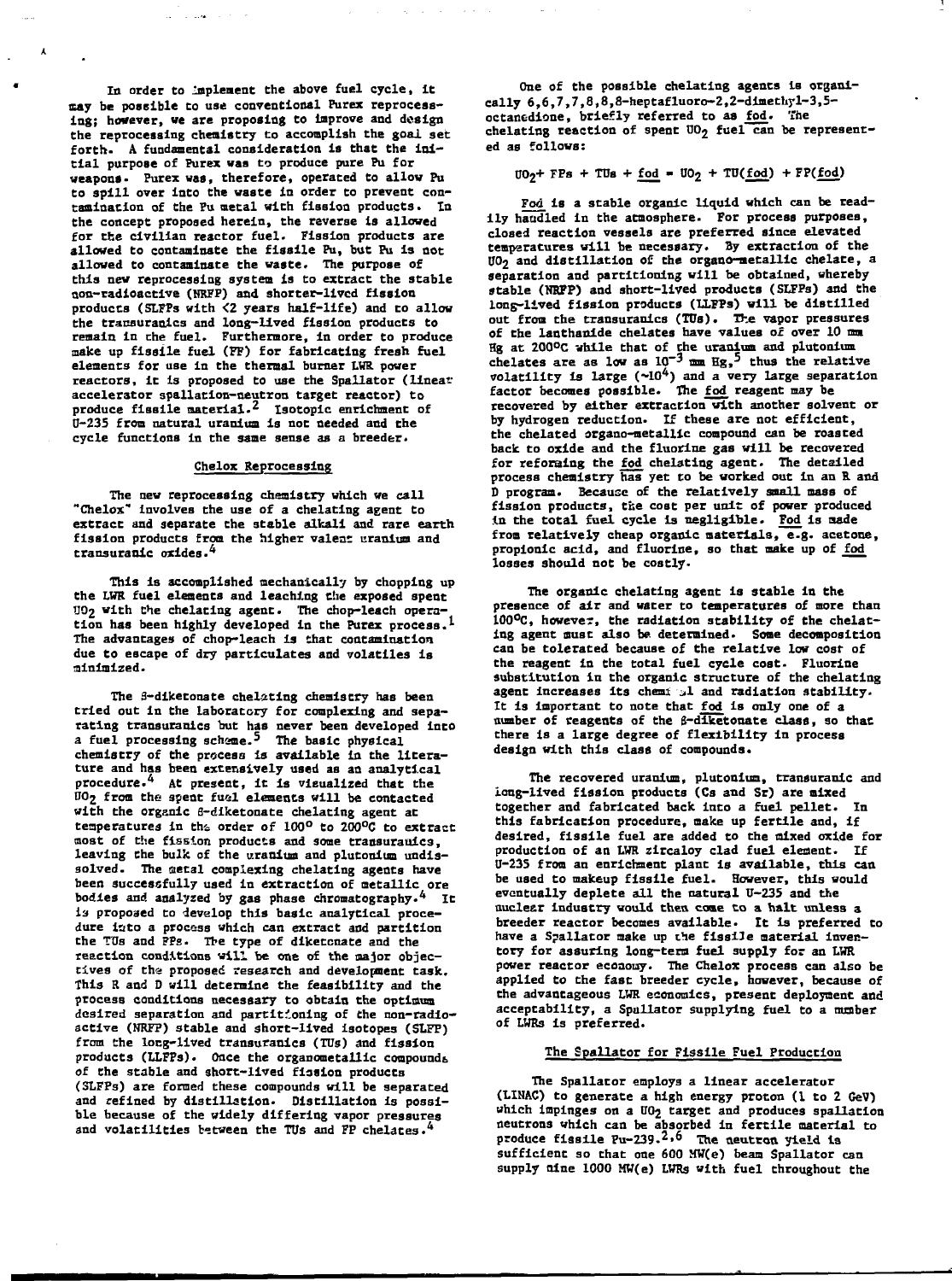**life span of the LWR power reactors. High energy and fast fission produce heat in the target which can be converted to steam to generate the electrical energy necessary to drive the accelerator. The Spallator is a self-reliant machine with internal circulation of power. In contrast to the breeder it is not a net producer of power, nor is it a net consumer of power. It only produces fissile fuel for burner (thermal) power reactors. The fast breeder reactor (FBR) is a dual purpose machine since it produces fuel in addition to power, whereas the Spallator is a single purpose machine producing only fuel and is thus decoupled from the utility power grid.**

**The Spallator consists of two major parts: a linear accelerator (LIIJAC) and a spallation target. Over the past 50 years the LINAC has been developed into a highly reliable and efficient research tool. Figure 1 shows the main features of the accelerator. There is much confidence that a high current (300 ma at 2 GeV proton) continuous wave (CW) production accelerator can be constructed at a reasonable cost.<sup>6</sup> The target is essentially a subcritical assembly resembling a power reactor without control rods. Figure 2 shows the target reactor design for the Spallator. Hater cooled pressurized Zr tubes house** Zr clad UO<sub>2</sub> target assemblies. The proton beam is **magnetically spread into a fan shape which scans the target tubes by means of a magnet drive. The pie shape of the target is to produce a "hohlraum" to minimize leakage of reflected neutrons\* In this manner, the energy density of the beam on the target is also maintained at a level which prevents damage to the target structure.**







**Table 1 Indicates the design characteristics and the production capacity of the Spallator. The basic neutron yield for a UO2 target from spallation, and high energy and fast fission, hao been calculated to be equivalent to a net production of 94 fissile atoms per GeV-proton and is backed up by experiment and neutronic model calculations.<sup>7</sup>' <sup>8</sup> The fuel to moderator volume ratio in the target is 2.37. There is a power producing region in the Spallator which is behind the under moderated production section and has a fuel to moderate volume ratio of 0.5- The peaking power density is not any higher than in an LWR. The yield indicated is for re-enriching the spent UO2 from the LWRs which would have fissile concentration of approximately 2.5Z. The target reactor is designed to provide just enough heat to power the accelerator. A conservative accelerator efficiency of 50Z (line energy to beam energy) and a target power cycle efficiency of 33X were assumed. At a 75Z plant factor the production rate of the machine is 3300 Kg/yr of Pu which is enough to provide fuel on an equilibrium basis for nine 1000 HW(e) LWRs- Although the Spallator target is subject to decay heat it is a subcritical assembly which shuts down when the beam is turned off. In this respect it is safer than an LWR.**

#### **TABLE I THE SPALLATOR ACCELERATOR SpALLATIaN REACTOR PRODUCTION CAPACITY AND DESIGN CHARACTERISTICS**

| Pratan Exercy                                                                  | - 2 GeV                        |
|--------------------------------------------------------------------------------|--------------------------------|
| NET FISSILE ATOM YIFLD FOR<br>UO7/Zm CLAD - H7O COOLED                         | - 94 FISSILE ATOMS/GEV-Proton  |
| Cussear CM                                                                     | 300 F.A                        |
| <b>BEAM POWER</b>                                                              | - 600 MW                       |
| <b>ACCELERATOR EFFICIENCY</b>                                                  | - 507                          |
| <b>POWER TO ACCELERATOR</b>                                                    | - 1200 MKr)                    |
| Power Generates in Iarcet                                                      | - 3600 MW(y) (Self-Surficient) |
| PLANT FACTOR                                                                   | - 751                          |
| Pu239 FISSILE FUEL PRODUCTION RATE                                             | 3300 Kc/Ye                     |
| Fissile Fuel Needed for 1-1000 MW(e) LWR - 360 KG/Ym<br>75% Р.Е. для О.Б. С.В. |                                |
| No. of 1000 MW(e) LWRs Supported                                               | - 9                            |

**Table 2 gives an estimate of the Spallator cost and Table 3 shows a comparative cost analysis for 1) a Spallator providing fuel for 9 LWRs, 2) a conventional LWR economy without Pu recycle, 3) an LWR economy with Pu recycle, and 4) 6 breeders providing fuel for 3 supported LWSs to provide a total equalized power generation of 9000 MW(e). The breeder has a doubling time of approximately 20 years. The Spallator/LWR economy indicates a 15% lower total lifetime capital investment than the breeder/LWR economy mainly because each breeder costs 70Z more than each LWR<sup>9</sup> and the inventory of fissile material for the breeder is higher than for the LWR. It also appears that under present cost assumptions, the Spallator is competitive with the present U-235 fueled LWRs even with reprocessing. Besides being more economical, the Spallator allows the utilities to continue using LWR technology** which has become commercialized, is safe and is licen**aable. The fast breeder reactor has not yet reached this position.**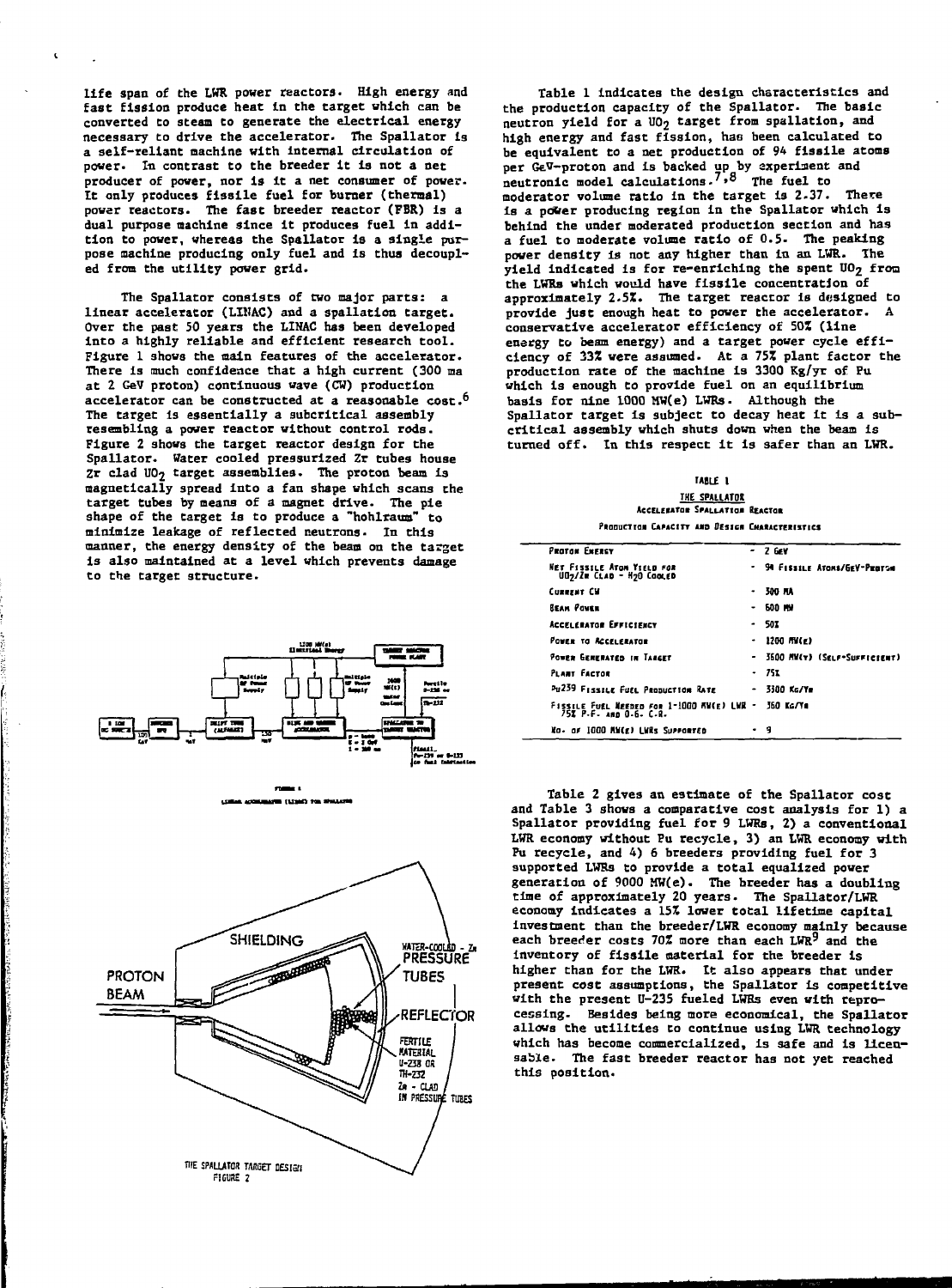## TABLE 2

المناسب

THE SPALLATOR **ACCELERATOR SPALLATION REACTOR** 

> CAPITAL INVESTMENT 1980 DOLLARS

| LINEAR ACCELERATOR = \$1000/KW(E)* x 500 MW = | \$600 x 106          |
|-----------------------------------------------|----------------------|
| TARGET = 1200 MW(E) x \$1000/KW(E)*           | $-1,200 \times 105$  |
| TOTAL COST                                    | $$1.800 \times 10^5$ |

- **BASED ON REF. (2) AND (6), THE EARLIER ESTIMATES<br>INDICATED A UNIT COST FOR THE ACCELERATOR OF \$560/KW(E)<br>OF BEAN POWER. FOR THIS COMPARATIVE ESTIM TE WE<br>PRACTICALLY DOUBLED THE COST TO \$1000/KW(E) TO ACCOUNT<br>FOR ESCALATIO**
- \*\* IARGET COST IS ASSUMED TO BE EQUAL TO AN LWR POWER<br>REACTOR IN TERMS OF UNIT POWER GENERATION.

| <b>HIGHLAR ENERGY ALTERNATIVE SYSTEMS COMPARISON</b><br>LIFETIME CAPITAL INVESTMENT 1980 SMILLER |                              |                        |                        |                                         |  |  |  |  |  |
|--------------------------------------------------------------------------------------------------|------------------------------|------------------------|------------------------|-----------------------------------------|--|--|--|--|--|
|                                                                                                  | <b>SPALLATOR</b><br>I SA LWN | w<br><b>In Acress</b>  | L MA<br>Fire factors   | <b>Mether (LWB)</b><br>6 Letter175 List |  |  |  |  |  |
| Do- of Exactors (1000 MH(e))                                                                     | 9                            | ,                      |                        | ۹                                       |  |  |  |  |  |
| Carlles, Cust<br>1,182<br>(Simplymias)                                                           | <b>19.0 ± 10<sup>9</sup></b> | 17-9 x 107             | 19.0 x 10 <sup>9</sup> | 13-0 = 107                              |  |  |  |  |  |
| <b>Locations</b>                                                                                 |                              |                        |                        | $110 - 2 = 10^{9}$                      |  |  |  |  |  |
| LAFITAL COST OF SFALLATOD                                                                        | 11.2 x 10 <sup>9</sup>       |                        |                        |                                         |  |  |  |  |  |
| Nat- U Fran (30 York)                                                                            | <b>Married</b>               | 54,000 MT              | <b>IS .000 NT</b>      | <b>BLACK ISSUE</b>                      |  |  |  |  |  |
| Execute Fues. - NT 8-235                                                                         |                              | 243 MT (1.01)          | <b>01 AT (33X)</b>     |                                         |  |  |  |  |  |
| TOTAL COST OF MIT- & FECO<br>AT SHIFLE                                                           |                              | <b>M-3 z 109</b>       | 11.4 x 127             |                                         |  |  |  |  |  |
| COST of Energyment, 1180/500                                                                     |                              | 12.5 ± 117             | \$1.6 x 107            |                                         |  |  |  |  |  |
| France Raventa, Investory <sup>000</sup>                                                         | 61 AT                        | st at                  | O AT                   | 9 U                                     |  |  |  |  |  |
| France Investment Case<br><b>AT 200 AU</b>                                                       | $14.4 \pm 15$                | 11-9 s 10 <sup>9</sup> | 11.4 x 169             | 12-3 x 107                              |  |  |  |  |  |
| Cost or Involutions Puest"                                                                       | <b>M.I.I (1)</b>             |                        | 18.3 x 189             | SE.3 F.189                              |  |  |  |  |  |
| COST OF FUEL FAMILIZED IN PLAST"                                                                 | M.S. 107                     | <b>RAIGEA</b>          | <b>BALLINE</b>         | <b>M-3 s 107</b>                        |  |  |  |  |  |
| Cont or MASTE STORMAL                                                                            | ta ma                        | 11.4 x 197             | ita iliyu              | <b>Mr. STAN</b>                         |  |  |  |  |  |
| Term Cost                                                                                        | 113-2 x 107                  | 119-5 x 109            | ste.2 x 107            | 111.1 × 194                             |  |  |  |  |  |

Enged to a PURINCTES 700 cont surveagery as adventure a 1000 MHz) LUR 132 x 1093 and a 1800 MHz)

.<br>Australius tatal, cant of nurmaculation ollert in 17.5 x 189 ron adfoncession form founded LMA.<br>Must foul, familiation Extination to de Equal to Aproxitation.

.<br>"Fissing Matteras (eventuar von 1 1/5 Lidw = 50 RT 133-4 in come map 25-4 mot-mo-come) von 5 Natthews Lidw.<br>- 59 RT 129-4 re-come map 29-4 cult-mo-came) - 12 Lidw.come containe 2-6 RT; 2 LidW came cultains 3-4 RTs.

A flow sheet of the entire APEX process concept is given in the attached Figure 3. The Chelox fuel reprocessing scheme is shown in Figure 4. It should also be noted that the non-radioactive (NRFP) and short-lived fission products (SLFP of <1 to 2 years half-life) are stored in tanks for periods in the order of 20 years to decay these isotopes to background before disposing of them to the environment or placing them back into the U mines as stable nonradioactive fission products (NRFP). These may also be used for new stable isotope sources which are not available in nature.

Figures 5 and 6 show calculations for recycling the transuranics and the Cs and Sr in accordance with the flowsheet shown in Figure 3. As can be seen, the TUs quickly reach equilibrium on recycling and also add fissile fuel in the normal wa hat a thermal reactor converts fertile to fiss fuel which then fissions and produces power. V . . internal fuel cycle storage of the Cs and S' hese are decayed and reach near asymptotic values the fuel cycle as given by the data shown in " are 5. The neutron economy penalty in the LWR ... small because of the small thermal neutron cross sections and limiting the concentration through decay in intermediate process storage vessels. Most of the conversion of the Cs and Sr is by means of the decay mechanism and a smaller portion is by transmutation through neutron absorption in the Spallator and LWRs. Any transmutation will hasten the approach to an equilibrium concentration value for the LLFPs.



€ - Storace

- Ferrile Material (9-238)

- ry Pissile Poel (Pe-239, 9-235, TDs) - Nea-radiometivu fimina product mm
- ÷÷
- Short-Lived fisches products  $(C2 \text{ yrr})$ <br>- Short-Lived fisches products  $(C2 \text{ yrr})$ <br>- Long-Lived fisminu products  $(Ca_0, 5r, 5r, 1,$  etc.) 2 yr. ....

---<br>TV - Transmittaics (Ps)<br>FX - Lift Post Element urnalco (Po, An, Ca, etc.)

## $\frac{1775}{1000} \frac{\text{FPE} \times 177}{\text{FPE} \times 100} \frac{\text{FPE} \times 1775}{\text{FPE} \times 100}$

Includes 1) Seellater for generating Pm finalle fuel, 2) Cheim representing for<br>recycling radioactive enets, 3) Lifts for generating passr and eliminates enticlument and<br>for long-term geningical-see storage of long-lived c

Frome<sub>3</sub>



#### Legend

fod - fluorisated S-dikarasate

- ≂  $-$  fertile esterial (U-Z38 or Ta-232)
- $\overline{r}$ finalle feat (P=239, 0-235, 0-233 and 770)
- **FEFF** una-radiometive firston products
- SLFF short-lived fission products (CI yrs) LLFF - long-lived finales products (32 yrs)

 $-$  tras m menafes.

#### CHECK FUEL EFFECTISING SYSTEM

#### FIGHT 4

 $\epsilon$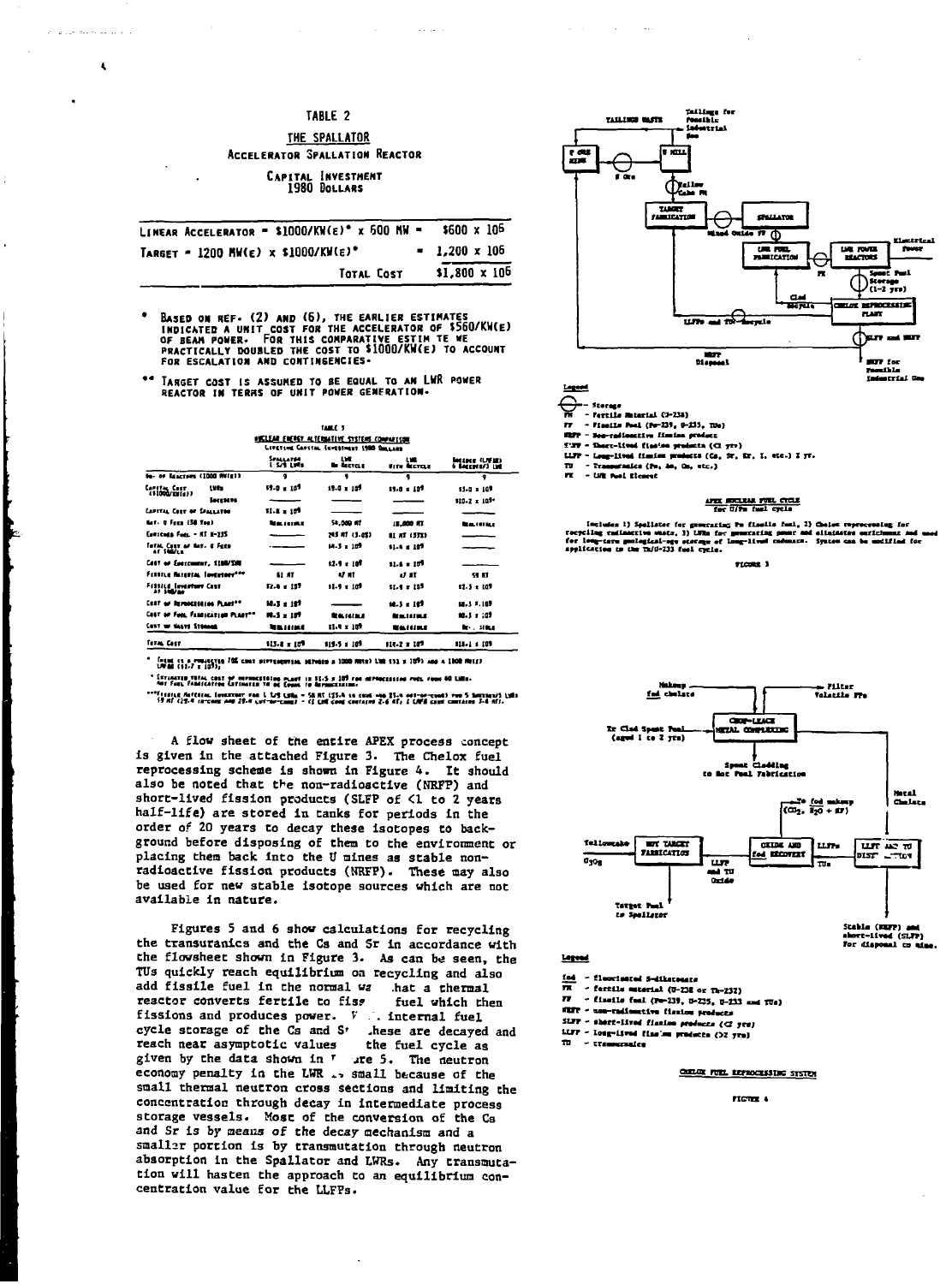

**The above process concept can also be applied very advantageously to a thorium/U-233 fuel cycle. The Spallator would produce the 0-233 inventory from natural thorium. Furthermore, since the conversion ratio In the U-233 LWR cycle is higher than in the U/Pu-239 LWR cycle, more LWRs can be supplied from each Spallator. There is also an advantage of the Th/U-233 fuel cycle in that no long-lived transuranics such as Pu-239 are formed.**

**The advantages of the APEX fuel cycle with Chelox reprocessing are several-fold as follows:**

**1. A non-aqueous fuel reprocessing system is proposed in contrast to that of Che aqueous Purex process with all its difficulties of handling highly corrosive reagents.**

**2. He can afford to leave a small amount of stable fission products in the low concentration fissil e fuel recycled so that high decontamination factors required of the discard 3table waste product is more easily obtained. This is in contrast to the conventional Purex waste, which has to be sharply separated from the plutonium in order to maintain high Pu purity (a hold-over from weapons production). As a result, residual Fu remains in the effluent waste. Additional decontamination of the waste by going through a second TBP extraction cycle is possible with Purex, but evidently has not been found worthwhile for the weapons program or even for further cleanup of Che waste for Che civilian power program.**

**3. The temperature of the Chelox process is not very high, reaching a maximum in the order of 250°C in the chelate process. A chop and leach operation with the chelating agent is preferred because of less particulate contaaination and lower temperature reprocessing.**

**4. The handling of radioactively hot recycled** fuel elements can be a deterrant to fissile fuel **diversion for weapons. Additionally, remote handling** of non-aqueous concentrated fissile material may be **less hazardous than remocely handling corrosive liquids and gases\***

**3. The entire process schema supports a long term LWR economy so that, the electrical utilitie s do not have to learn a new technology and install new and more expensive reactors, e.g., the liquid metal fast breeder reactor (LMFBR).**

**6. The process system concept can be equally applied to uranium or thorium in an LWR fuel cycle economy, through the production of either Pu-239 from uranium or U-233 from thorium in the Spallator. A long term supply of fuel is available without the necessity of developing the liquid metal fast breeder reactor (LMFBR).**

**7. The objective of the concept is that only stable fission products are discarded as a waste so the public does not have to be concerned about longterm tarreatrial geological age storage of long-lived radioactive waste.**

**Tables 4 and 5 list additional advantages of the APEX fuel cycle with Spallator fuel production and Chelox reprocessing. The system solves the problem of fuel supply and waste management for a long-term LWR power reactor economy. It is recommended that a research and development program be initiated to (1) develop the reprocessing chemistry of the organic chelating process, (2) develop in detail the entire APEX fuel cycle flowsheet design, and (3) make a realistic economic assessment.**

#### **mm** *i* **10VMTAGES OF tPEX WCU M FUEL CTCIE**

**• PRODUCES LONG-TERM SUPPLY OF FUCLEAR FUEL FOR THE LWR POWER REACTOR ECONOMY.** 

- **PRODUCES IMTIA L REACTS! tivEHToir FO« fatu CTCIE; EITHEI FISSILE P"-239 F\*DH RATUIAI U-238 o« FISSILE (1-233 FISH UTUUU . TH'Z32>**
- **9 CLIMINATES NEED FOE LONG-TERM GEOLQGICAL-AGE STORAGE OF UADICACTIVE FISSION PRODUCT AND TRANSURANIC WASTE-**
- **ELMMATES KEED \*a\* CMRICKMEMT rum-**
- **POTENTIALLY NORE ECOKOMICAL THAN A FAST BREEDEB REACTOR (FBR) POWER AND FUEL<br>CTCLE-**
- **UTILITIES NEED HO NEW t\*O\*Et KEACTOt TECHHOLaCT-**
- **THE CONVENTIONAL LUR FOWER REACTOR TECHNOLOGY IS SUSTAIREL- THE UTILITIES**<br>«EED ESSENTIALLY NO MEW LICENSING AND SAFETY FROCEDURES-
- **RELATIVELY LOW TEMPERATURE, "ON-AOUEOUS, "ON-COMMOSIVE, "QN'MECHANICAL, REPROCESS I• • (CHELQI) OP 'OIL IS EflfLOVED\***
- **APEX USES HEAR TERM TECHNOLOGT. HO HEED TO DEMONSTRATE A SCIENTIFIC MAINCIPAL**<br>(E-G- Fusion).